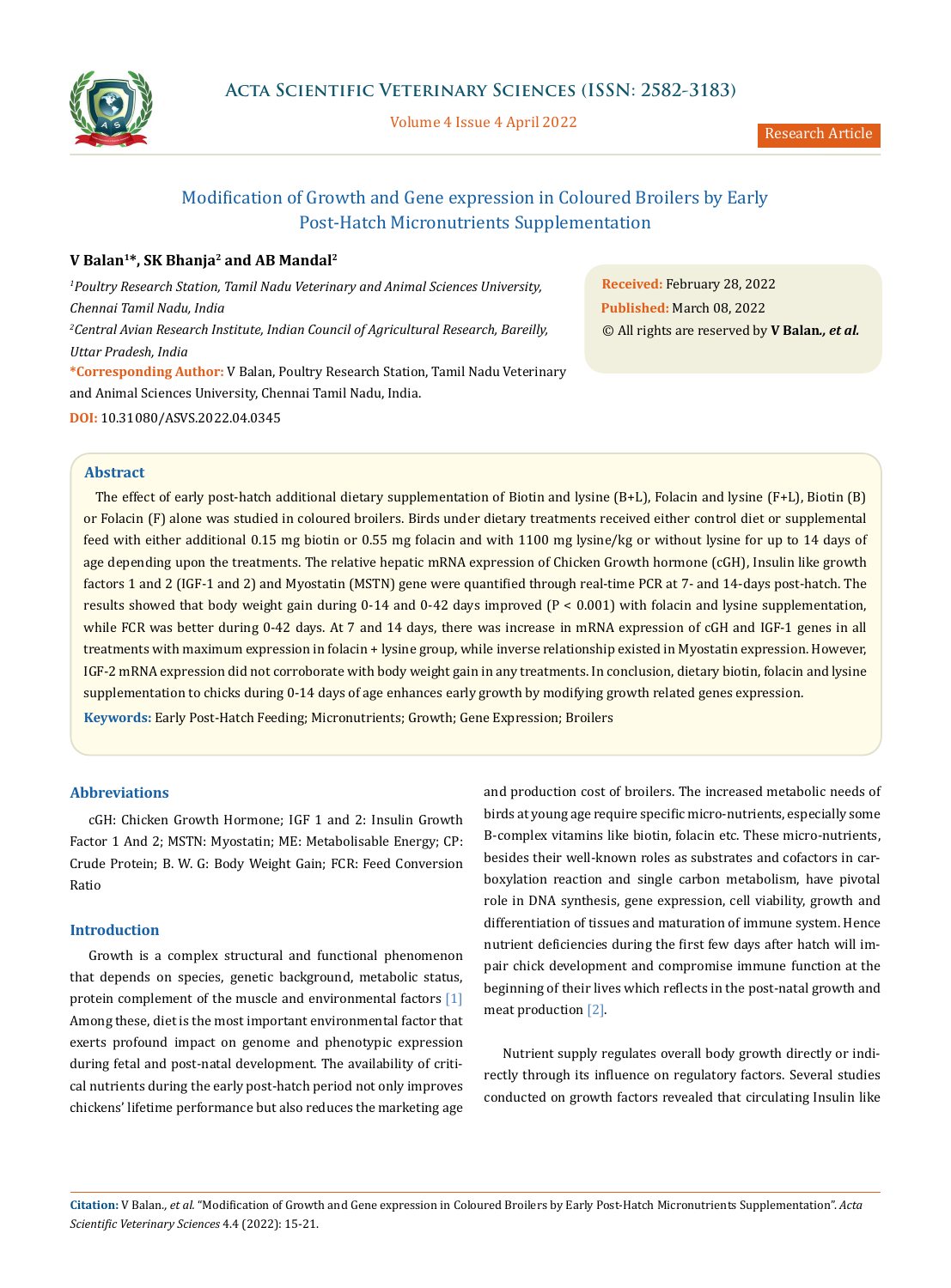growth factors (IGF-1 and IGF-2) as well as hepatic IGF-1 mRNA expression was regulated by nutritional state  $[3,4]$ . It has been proved that energy deficiency or protein depletion, as well as specific micro-nutrient deficiency can inhibit the production of IGF-I [5,6]. Further nutritional regulation of IGF-I expression appears to be tissue specific and the variation of mRNA level was more in liver, muscle and kidney than in other tissues, such as stomach and heart. Similarly, Myostatin (MSTN) a negative regulator of muscle growth was found sensitive to the nutrient supply as the mRNA levels of MSTN remained low in Sartorius muscle during fasting period [7].

Moreover, the role of critical dietary micronutrients on the production performances and their mechanism in the expression profile of growth-related genes is still obscure in broiler chickens. Hence, keeping in view the above facts, an endeavor was made to assess the effect of the micro-nutrients (biotin, folacin and lysine) on growth parameters and expression profile of different growthrelated genes viz., Growth hormone (GH), Insulin like growth factors (IGF 1 and 2) and Mysostatin (MSTN) gene in broiler chickens during early post-hatch development.

#### **Materials and Methods**

### **Germplasm and experimental procedures**

Day-old coloured broiler chicks (n = 200) were randomly distributed among five treatment groups (including control) with 5 replicates of 8 birds in each (mean chick weight  $\pm$  2.0 g). All the chicks were reared in battery brooders under standard nutritional and management practices up to 42 days. The control group (T1) received corn-soy basal starter diet (l2.6MJ ME/kg, 207g/kg CP) so compounded as in table 1 for 0-21 d and finisher diet (12.6 MJ ME/ kg, 193g/kg CP) from 22-42 d of age. While the day-old chicks of the rest 4 treatments were also given ad libidum access to the same basal diet of control but along with additional supplementation of D-biotin (S.D. Fine Chem Ltd., India), Folacin (98% pure, SRL Pvt Ltd., India) and lysine (L- lysine hydrochloride CDH Laboratory Reagents, India) above National Research Council, 1994 recommendations [8] such that. T2 received additional 0.15mg D-biotin and 1100mg lysine (B+L), T3 received additional 0.55mg folacin and 1100mg lysine (F+L), T4 received additional 0.15mg D-biotin only (B) and T5 received only additional 0.55mg Folacin (F) per kg basal diet. The experimental diet was fed only up to 14 days and thereafter standard basal starter diet up to 21 days and finisher diet from 22-42 days, that is, birds of all groups received similar diet from 15-42 days of age. The body weight changes and feed intake were recorded weekly up to 42 days of age.

|                                                                          |                       | 16                     |  |  |  |  |  |
|--------------------------------------------------------------------------|-----------------------|------------------------|--|--|--|--|--|
| <b>Gross composition (g/kg)</b>                                          | <b>Starter ration</b> | <b>Finisher ration</b> |  |  |  |  |  |
| Maize                                                                    | 621                   | 676                    |  |  |  |  |  |
| SBM                                                                      | 335                   | 293                    |  |  |  |  |  |
| Vegetable oil                                                            | 11                    | 02                     |  |  |  |  |  |
| Limestone powder                                                         | 12                    | 13                     |  |  |  |  |  |
| Di-calcium phosphate                                                     | 145                   | 10                     |  |  |  |  |  |
| Trace mineral premix*                                                    | 0.1                   | 0.1                    |  |  |  |  |  |
| Vitamin premix**                                                         | 0.1                   | 0.1                    |  |  |  |  |  |
| Sodium chloride                                                          | 03                    | 03                     |  |  |  |  |  |
| Methionine                                                               | 0.21                  | 0.11                   |  |  |  |  |  |
| B-Complex***                                                             | 0.02                  | 0.02                   |  |  |  |  |  |
| Choline chloride                                                         | 0.05                  | 0.05                   |  |  |  |  |  |
| Toxin binder                                                             | 0.5                   | 0.05                   |  |  |  |  |  |
| Chemical composition (calculated on the basis of gross composi-<br>tion) |                       |                        |  |  |  |  |  |
| ME (MJ/kg)                                                               | 12.6                  | 12.6                   |  |  |  |  |  |
| CP(g/kg)                                                                 | 207                   | 193                    |  |  |  |  |  |
| ME: CP                                                                   | 144.6                 | 155.3                  |  |  |  |  |  |
| Lysine                                                                   | 1.10                  | 1.00                   |  |  |  |  |  |
| Methionine                                                               | 0.5                   | 0.38                   |  |  |  |  |  |
| Threonine                                                                | 0.8                   | 0.74                   |  |  |  |  |  |

**Table 1:** Ingredient composition of broiler basal diets fed during starting (0-21 days) and finishing (22-42 days) phases of experimental birds.

\*Trace mineral premix supplied Mg- 300, Mn- 55, I- 0.4, Fe- 56, Zn-30 and Cu- 4 mg/kg diet.

- $\mathrm{^{**}}$ The vitamin premix supplied vitamin A- 8250 IU, vitamin D $_3$ -1200 ICU; vitamin K- 1mg; vitamin E- 40 IU.
- \*\*\*Vitamin B<sub>1</sub>- 2mg, vitamin B<sub>2</sub>- 4mg, vitamin B<sub>12</sub>-10mcg; niacin-60mg; pantothenic acid-10mg; choline-500mg/kg diet.

#### **RNA isolation and reverse transcription**

Total RNA was isolated from liver tissue of three chicks from each treatment at 7 and 14 days of age using Trizol reagent (Invitrogen, USA). The purity and quantity were assessed by measuring the optical density of each sample at 260 versus 280 nm. Any possible traces of genomic DNA were removed by treating 5μg of each RNA sample with 5U of RNase-free DNase (Biogene, CA, USA) at 37 ºC for 1 hour. The DNase was subsequently inactivated by incubation at 65 ºC for 10 min. Each DNase treated total RNA sample (5µg) was reverse transcribed using the RevertAid First strand

## **Citation:** V Balan*., et al.* "Modification of Growth and Gene expression in Coloured Broilers by Early Post-Hatch Micronutrients Supplementation". *Acta Scientific Veterinary Sciences* 4.4 (2022): 15-21.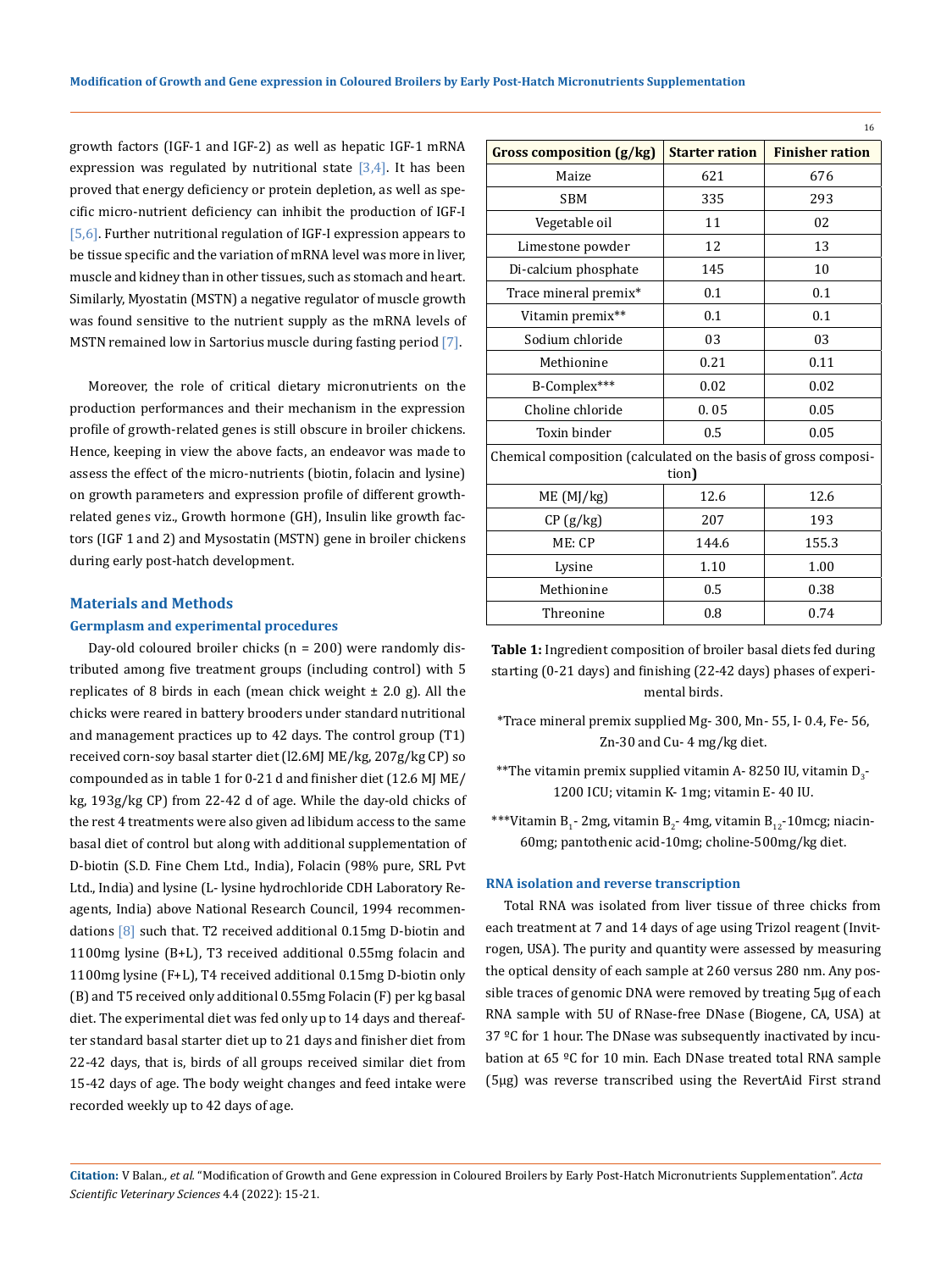17

cDNA synthesis kit (MBI Fermentas, Hanover, MD, USA) according to the manufacturer's instructions. The resultant cDNA was stored at -20°C until used. Negative controls were performed using all components except reverse transcriptase.

#### **Estimation of IGF-I, IGF-II, cGH and MSTN by real time PCR**

After reverse transcription of the target mRNA into cDNA, it was quantified by real-time PCR using Syber Green mastermix in Stratagene MX3000. The gene-specific primer pairs shown in table 2 were designed to amplify the genes of interest. 28S rRNA gene was used as endogenous control. For each individual sample (n=3 per

group) genes viz. IGF-1, IGF-2, cGH, MSTN, cDNA were amplified in triplicates. The amplification was carried out in 25µl volume containing 1X QuantiTect SYBR Green PCR master mix (SYBR Green 1 dye, HotStart Taq DNA polymerase and dNTPs in optimized buffer components; QIAGEN GmBH, Germany), a 0.2μM concentration of each gene-specific primer and 1μl of cDNA template. PCR cycling conditions were: initial denaturation of  $95^{\circ}$ C for 10 minutes, followed by 40 cycles of denaturation 95°C for 30 seconds; annealing for 30 seconds and extension 72°C for 45 seconds. For each gene of interest, negative and positive controls were included. Negative controls were samples in which cDNA was not added.

A melting curve was performed for each sample after comple-

| Gene        | <b>Primer</b>                                                            | Annealing temperature (°C) | <b>Amplicon size</b><br>(base pair) | Reference/<br><b>Accession No.</b> |  |
|-------------|--------------------------------------------------------------------------|----------------------------|-------------------------------------|------------------------------------|--|
| cGH         | F-CAC CAC AGC TAG AGA CCC ACA TC<br>R-CCC ACC GGC TCA AAC TGC            | 58                         | 199                                 | AF 289468/D10484                   |  |
| $IGF-1$     | F- TGT ACT GTG CTC CAA TAA AGC<br>R- CTG TTT CCT GTG TTC CCT CTA CTT G   | 58                         | 197                                 | M32791                             |  |
| $IGF-2$     | F- GAA ATA ACA GGA GGA TCA ACC GTG<br>R- TTC TTC TGCC ACA CGT TGT ACT TG | 55                         | 201                                 | NM30342                            |  |
| <b>MSTN</b> | F- GCT TTTG ATG AGA CTG GAC GAG<br>R- AGC GGG TAG CGA CAA CATC           | 59                         | 173                                 | $[7]$                              |  |
| 28s rRNA    | F- GGC GAA GCC AGA GGA AAC T<br>R- GAC GAC CGA TTT GCA CGT C             | 55                         | 62                                  | X59733                             |  |

**Table 2**: Primer sequences of growth-related genes used for PCR amplification.

tion of amplification and analyzed in comparison to negative and positive controls, to determine the specificity of PCR reaction. Relative hepatic gene expression was calculated as ∆Ct (cycle threshold) of the experimental sample by normalizing Ct value of target gene using housekeeping gene (28s rRNA) i.e., subtracting the Ct average of the experimental samples and Ct value of the experimental blank 28s rRNA (house-keeping gene).

ΔCt = ΔCt (target gene)- ΔCt (house-keeping gene)

The ∆Ct values were then normalized using control group to obtain ΔΔ Ct

ΔΔ Ct = ΔCt (Experimental sample) - ΔCt (Control sample)

The relative quantity of target gene was calculated using the formula stated by [9]

Relative quantity =  $2^{-\Delta\Delta Ct}$ 

#### **Statistical analysis**

Data emanated from different treatments were analyzed for statistical significance by following standard methods [10]. Results were considered as significant at the level of 95%  $(P < 0.05)$  for comparison.

### **Results**

## **Body weight gain and feed conversion ratio**

The results for body weight gain, feed intake, feed conversion ratio (FCR) presented in table 3. revealed that there was significant improvement (P < 0.001) in body weight gain in all supplemented groups than control during 0-2 weeks as well as during 0-6-week period. Maximum body weight gain was recorded in T3 group, followed by T2, T5 and T4 group with about 145g, 114g, 100g and 95g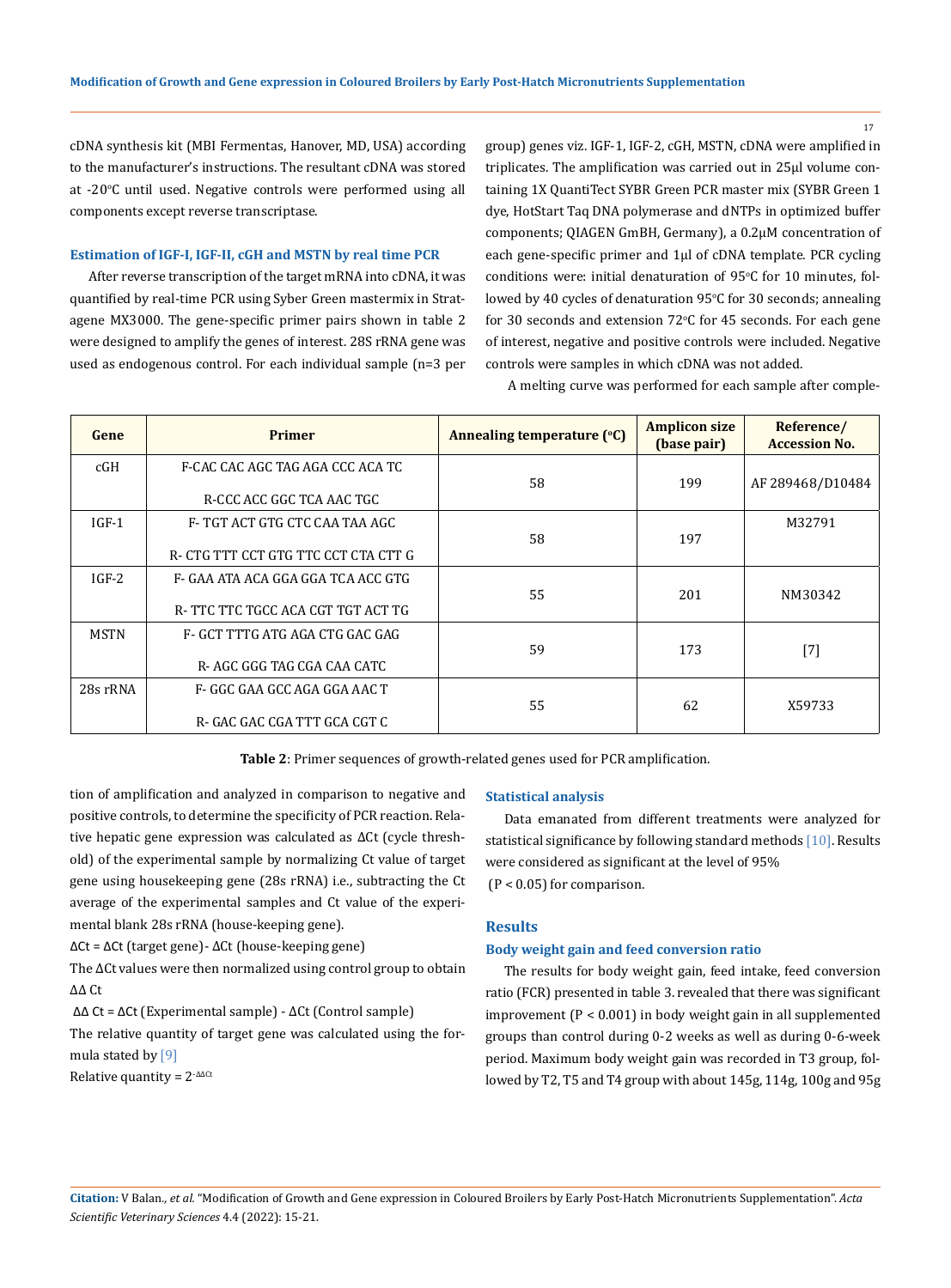18

respectively of higher weight gain than control during 0-6-week period. However, the feed intake was almost similar among the groups throughout the growth period. There was no significance difference in FCR during 0-2 weeks but significant difference  $(P < 0.05)$  was observed in FCR between supplemented groups and control during 0-6-week period, with better FCR observed in T3 group and apparently poor FCR in T1 group.

| <b>Parameters</b>                               |           | Dietary treatments $(N = 200)$ |                         |                         |                     |                   |            |           |
|-------------------------------------------------|-----------|--------------------------------|-------------------------|-------------------------|---------------------|-------------------|------------|-----------|
|                                                 |           | <b>T1 (Ctl)</b><br>$(n = 40)$  | $T2(B+L)$<br>$(n = 40)$ | $T3(F+L)$<br>$(n = 40)$ | T4(B)<br>$(n = 40)$ | T5(F)<br>$n = 40$ | <b>SEm</b> | Prob      |
| B.W.G(g/bird)                                   | 0-2 weeks | 230 <sup>s</sup>               | 248 <sup>Q</sup>        | 253 <sup>P</sup>        | 241 <sup>RS</sup>   | 243 <sup>R</sup>  | 0.63       | P < 0.001 |
|                                                 | 0-6 weeks | $1466^T$                       | 1580 <sup>Q</sup>       | $1611^P$                | 1561 <sup>s</sup>   | 1566RS            | 2.70       | P < 0.001 |
| Feed intake $\left(\frac{g}{g}\right)$<br>bird) | 0-2 weeks | 410.4                          | 412.0                   | 410.4                   | 411.3               | 409.8             | 0.118      | NS.       |
|                                                 | 0-6 weeks | 3429                           | 3431                    | 3430                    | 3431                | 3428              | 0.187      | NS.       |
| <b>FCR</b>                                      | 0-2 weeks | 1.61                           | 1.59                    | 1.58                    | 1.59                | 1.58              | 0.002      | NS.       |
|                                                 | 0-6 weeks | 2.24 <sup>P</sup>              | 2.12 <sup>R</sup>       | 2.11 <sup>s</sup>       | 2.11 <sup>s</sup>   | $2.13^{Q}$        | 0.006      | P < 0.05  |

**Table 3:** Performance of birds subjected to early post hatch micronutrients supplementation during 0-14 days.

Values bearing different superscripts in a row vary significantly;  $NS = Non-Significant (P > 0.05)$ 

Ctl: Control; B+L: Biotin and lysine supplementation; F+L: Folacin and lysine supplementation; B: only Biotin supplementation; F: only Folacin supplementation.

#### **mRNA expression profile of growth-related genes**

The relative hepatic expressions of the genes considered in this study at 7 and 14 days of age are presented in Figure 1 and 2 respectively. It may be noted from the current study that IGF-1 and cGH expression has increased with age and the relative levels of IGF-1 expression was parallel to cGH expression. The expression was consistently higher in all supplemented groups than control at both periods of gene analysis. The T3 group showed significantly higher (P < 0.05) mRNA expression of IGF-1 and cGH as compared to their counterparts at 7 and 14 days of age. Similarly, T2 group also showed significantly higher (P < 0.05) expression of IGF-1 and cGH genes as compared to all other groups except T3 during post hatch growth. The relative hepatic IGF-2 expression decreased during 7-14 days period in all treatment groups and the expression was high in T4 and T5 at 7 days of age and T5 and T1 at 14 days of age. On the other hand, relative hepatic MSTN gene expression was low in all supplemented groups than control and least expression was observed in T3 group at 7 and 14 days of age.

#### **Discussion**

### **Body weight gain and feed conversion ratio**

The significant improvement in body weight gain and FCR with no considerable changes in feed intake during 0-6-week period in all supplemented groups especially in T3 group suggests that early post-hatch dietary supplementation of biotin or folacin along with or without lysine can influence utilization of nutrients and neo-natal growth of chicks. Nevertheless, these observations corroborate with the findings of [11-13], wherein sole dietary supplementation of folacin or lysine increased the bird's performance. However, in our study enhanced performance was observed in chicks supplemented with both folacin and lysine than with folacin alone. This may be due to the associative action of folacin in absorption of lysine and other amino acids (except isoleucine) [14]. Lysine, a limiting amino acid, associated with protein accretion and growth was found to stimulate intestinal development and better absorption and utilization of nutrients [15] and thereby improve weight gain, feed efficiency and breast meat yield with its increasing dietary levels in broilers [16]. The supplementation of optimal levels of dietary lysine in the feed was found to increase systemic or localized production of growth factors such as IGF-1 in broiler chicken [17], which in turn may stimulate DNA synthesis in chicken muscle satellite cells and thereby accelerate skeletal muscle development [18].

Folates have central role in gene transcription and nucleic acid synthesis that are absolutely necessary for proper functioning of cell division, organogenesis and growth and moreover its requirement is high during early growth phase and in animals with greater growth or production rates [19] Further early post hatch feeding of folacin, may stimulate intestinal growth and increase absorption of nutrients and thereby aid in greater nutrient assimilation and better growth.

**Citation:** V Balan*., et al.* "Modification of Growth and Gene expression in Coloured Broilers by Early Post-Hatch Micronutrients Supplementation". *Acta Scientific Veterinary Sciences* 4.4 (2022): 15-21.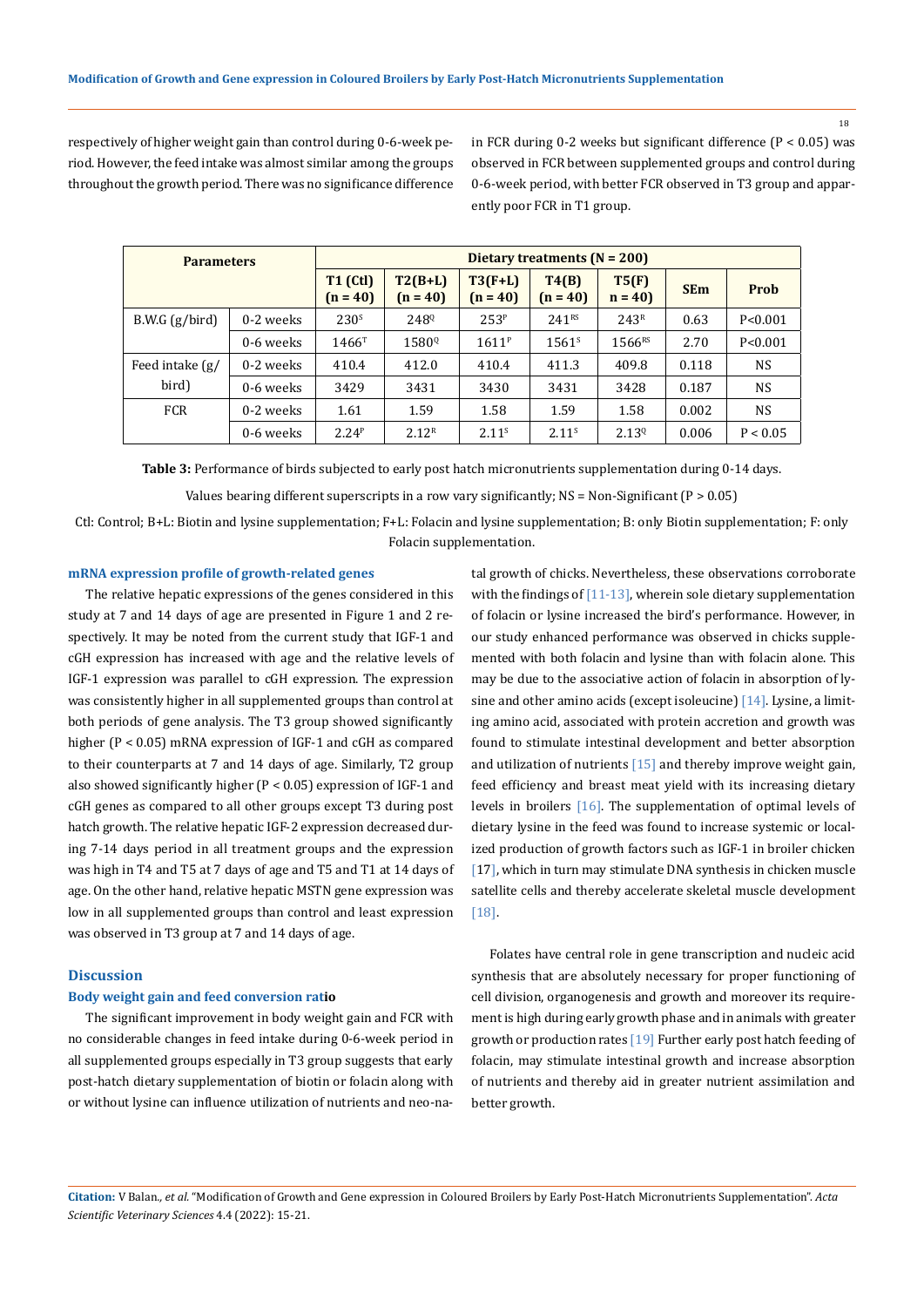

**Figure 1:** mRNA expression of cGH, IGF-1, IGF-2 and MSTN at 7th day post hatch in treatment groups. Ctl: Control; B+L: Biotin and lysine supplementation; F+L: Folacin and lysine supplementation; B: only Biotin supplementation; F: only Folacin supplementation

Different superscripts showing significant differences at (P < 0.05) level.





 Ctl: Control; B+L: Biotin and lysine supplementation; F+L: Folacin and lysine supplementation; B: only Biotin supplementation; F: only Folacin supplementation.

> Different superscripts showing significant differences at (P < 0.05) level. .

# **mRNA expression profile of growth-related genes**

The relative mRNA expression profile of different growth-related genes namely IGF-1, IGF-2, cGH, and MSTN in liver at 7 and 14 days of age revealed that expression of IGF-1 increased with increasing age of the birds. The present observation of higher IGF-1 expression is in relation with the findings of  $[20]$ , who reported that hepatic IGF-1 mRNA expression increased at 1, 3, 5 and 7 weeks of post hatch period. Further, the present data showed that the hepatic expression of IGF-1 and cGH was enhanced with feeding of micronutrients as compared to control. The T3 group showed significantly higher (P < 0.05) mRNA expression of IGF-1 and cGH as compared to their counterparts at 7 and 14 days of age. Correspondingly, T2 group also showed significantly higher (P < 0.05) expression of these two genes as compared to all other groups

**Citation:** V Balan*., et al.* "Modification of Growth and Gene expression in Coloured Broilers by Early Post-Hatch Micronutrients Supplementation". *Acta Scientific Veterinary Sciences* 4.4 (2022): 15-21.

19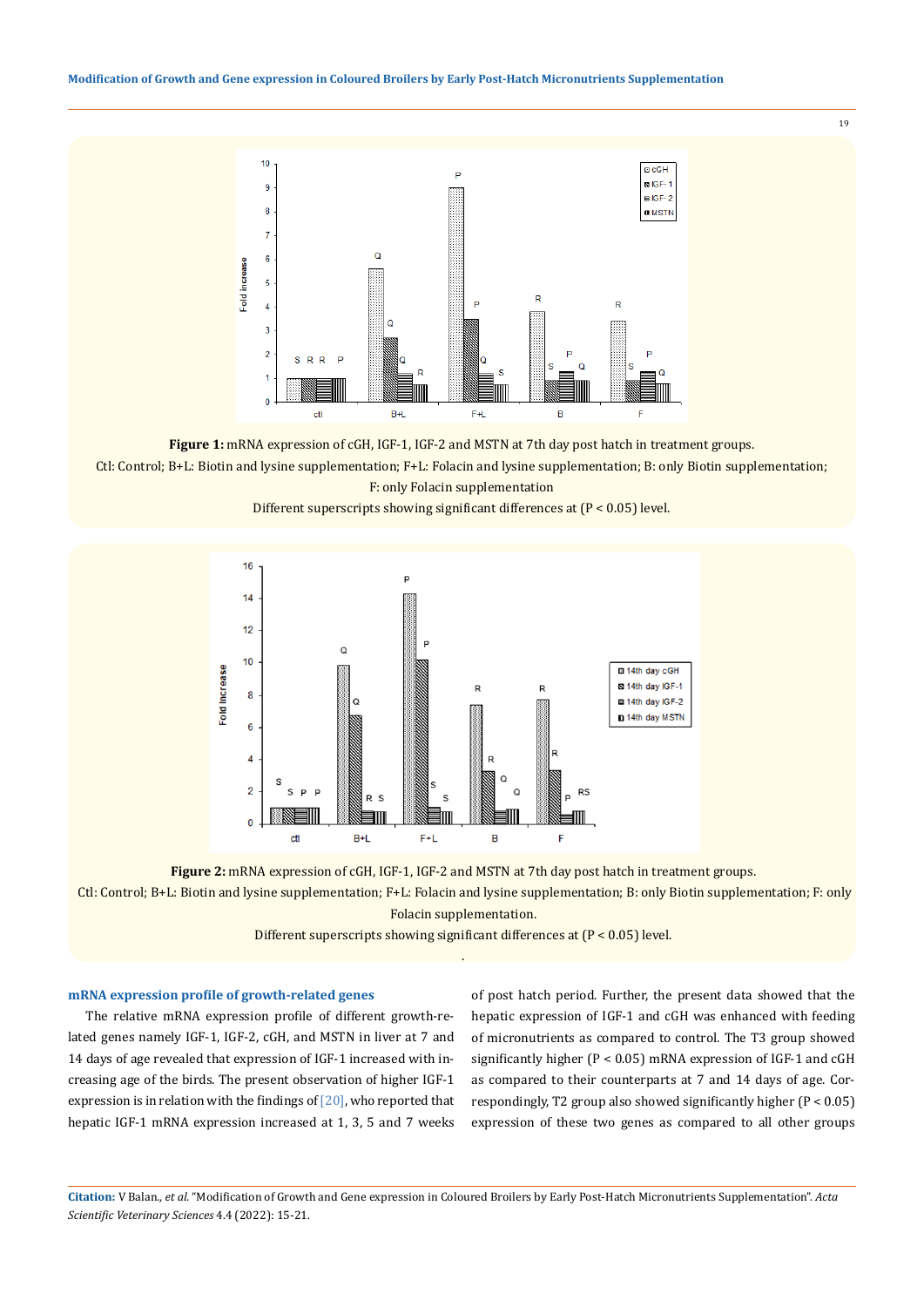except T3 during post hatch growth. The relative levels of IGF-1 expression were parallel to cGH expression and showed consistent higher expression in all supplemented groups particularly in T3 group than control and other groups at both periods of gene analysis. This parallel increase in the expression of these growth promoting (cGH and IGF-1) genes is coherent with the findings of [21]. Further, the higher body weight of birds during 0-2 weeks period in all supplemented treatments with maximum expression in T3 chicks suggests that dietary supplementation of folacin and lysine during first 2 weeks accelerate expression of cGH and IGF-1 genes and promotes growth. The current result reaffirms the findings of previous studies by [17] that optimum levels of dietary lysine result in systemic or localized production of growth factors like IGF-1 that stimulate satellite cell mitotic activity and growth.

The relative hepatic IGF-2 expression decreased during 7-14 days period in all treatment groups and this is in agreement with the findings of [22] wherein, IGF-2 was expressed at comparable levels in brain and liver tissue during embryonic development, except for transient increases in liver just prior to hatching (days 24 and 26) and at 3 weeks post-hatch in turkey. In this study relative IGF-2 expression was high in T4 and T5 group on 7 days of age and T5 and T1 on 14 days of age The groups which showed higher relative IGF-2 expression had relatively lesser body weight gain during 0-2-week period and showed little consistent influence on body weight gain. These observations corroborate with previous findings that IGF-2 concentrations were unrelated to post hatch growth rate and has no clear growth-promoting effect in chickens but rather may favour lipid deposition in birds [23,24].

On the other hand, relative hepatic MSTN gene expression was low in all supplemented groups than control with least expression in T3 group at 7 and 14 days of age. Present observation of least expression of MSTN in liver of individuals of T3 group is in agreement with the earlier reported findings [25]. The inverse relationship observed in MSTN gene expression with respect to body weight and other growth promoting genes at 7 and 14 days of age in all the treatments suggests that MSTN serve as a negative regulator of muscle growth in birds as reported by previous studies [26,27] MSTN (GDF-8) inhibits the activation, proliferation, and differentiation of myogenic satellite cells [28] and exerts pleiotropic effects on broiler performance with significant associations to growth and meat quality [29] and thus facilitate the anabolic effects of cGH [27].

#### **Conclusion**

The corresponding changes in mRNA expression of growthrelated genes to that of bird's performance in various treatments suggests the existence of nutrient-gene interaction. Hence dietary supplementation of the micronutrients namely, biotin, folacin and lysine during the first two weeks of early post hatch period may act as genetic modulators of growth by altering the expression of growth-related genes namely cGH, IGFs and MSTN and important determinants of satellite cell mitotic activity for ultimate skeletal muscle growth in coloured broilers.

#### **Acknowledgements**

The authors would like to thank the support rendered by Mr. Akshat Goel and Mr. Nitin Pandey during the course of the laboratory work.

# **Conflict of Interest**

All authors declare that they have no conflict of interest.

#### **Bibliography**

- 1. Li ZH., *et al*[. "Identification of a single nucleotide polymor](https://pubmed.ncbi.nlm.nih.gov/17032782/)[phism of the insulin-like growth factor binding protein 2 gene](https://pubmed.ncbi.nlm.nih.gov/17032782/) [and its association with growth and body composition traits in](https://pubmed.ncbi.nlm.nih.gov/17032782/) the chicken". *[Journal of Animal Science](https://pubmed.ncbi.nlm.nih.gov/17032782/)* 84 (2006): 2902-2906.
- 2. Casteel ET., *et al*[. "The influence of extended post hatch hold](https://www.researchgate.net/publication/15335835_The_Influence_of_Extended_Posthatch_Holding_Time_and_Placement_Density_on_Broiler_Performance)[ing time and placement density on broiler performance".](https://www.researchgate.net/publication/15335835_The_Influence_of_Extended_Posthatch_Holding_Time_and_Placement_Density_on_Broiler_Performance) *Poultry Science* [73 \(1994\): 1679-1684.](https://www.researchgate.net/publication/15335835_The_Influence_of_Extended_Posthatch_Holding_Time_and_Placement_Density_on_Broiler_Performance)
- 3. Thiessin JP., *et al*[. "Nutritional regulation of insulin like growth](https://pubmed.ncbi.nlm.nih.gov/8156941/) factors". *[Endocrinology Review](https://pubmed.ncbi.nlm.nih.gov/8156941/)* 15 (1994): 80-101.
- 4. Beccavin C., *et al*[. "Insulin-like growth factors and body growth](https://pubmed.ncbi.nlm.nih.gov/11182767/) [in chickens divergently selected for high or low growth rate".](https://pubmed.ncbi.nlm.nih.gov/11182767/) *[Journal of Endocrinology](https://pubmed.ncbi.nlm.nih.gov/11182767/)* 168 (2001): 297-306.
- 5. Lowe WL., *et al*[. "Regulation by fasting of rat insulin-like](https://pubmed.ncbi.nlm.nih.gov/2547834/) [growth factor I and its receptor. Effects on gene expression](https://pubmed.ncbi.nlm.nih.gov/2547834/) and binding". *[Journal of Clinical Investigation](https://pubmed.ncbi.nlm.nih.gov/2547834/)* 84 (1989): 619- [626.](https://pubmed.ncbi.nlm.nih.gov/2547834/)
- 6. Leaman DW., *et al*. "Insulin-like growth factor-I and -II messenger RNA expression in muscle, heart, and liver of streptozotocin-diabetic swine". *Endocrinology* 126 (1990): 2850-2857.
- 7. Guernec A., *et al*[. "Muscle development, insulin-like growth](https://pubmed.ncbi.nlm.nih.gov/12550077/) [factor-I and myostatin mRNA levels in chickens selected for](https://pubmed.ncbi.nlm.nih.gov/12550077/) increased breast muscle yield". *[Growth Hormone and IGF Re](https://pubmed.ncbi.nlm.nih.gov/12550077/)search* [13 \(2003\): 8-18.](https://pubmed.ncbi.nlm.nih.gov/12550077/)
- 8. National Research Council. "Nutrient Requirements of Poultry". 9<sup>th</sup> Edition. National Academy of Science, Washington, DC., USA (1994).

20

**Citation:** V Balan*., et al.* "Modification of Growth and Gene expression in Coloured Broilers by Early Post-Hatch Micronutrients Supplementation". *Acta Scientific Veterinary Sciences* 4.4 (2022): 15-21.